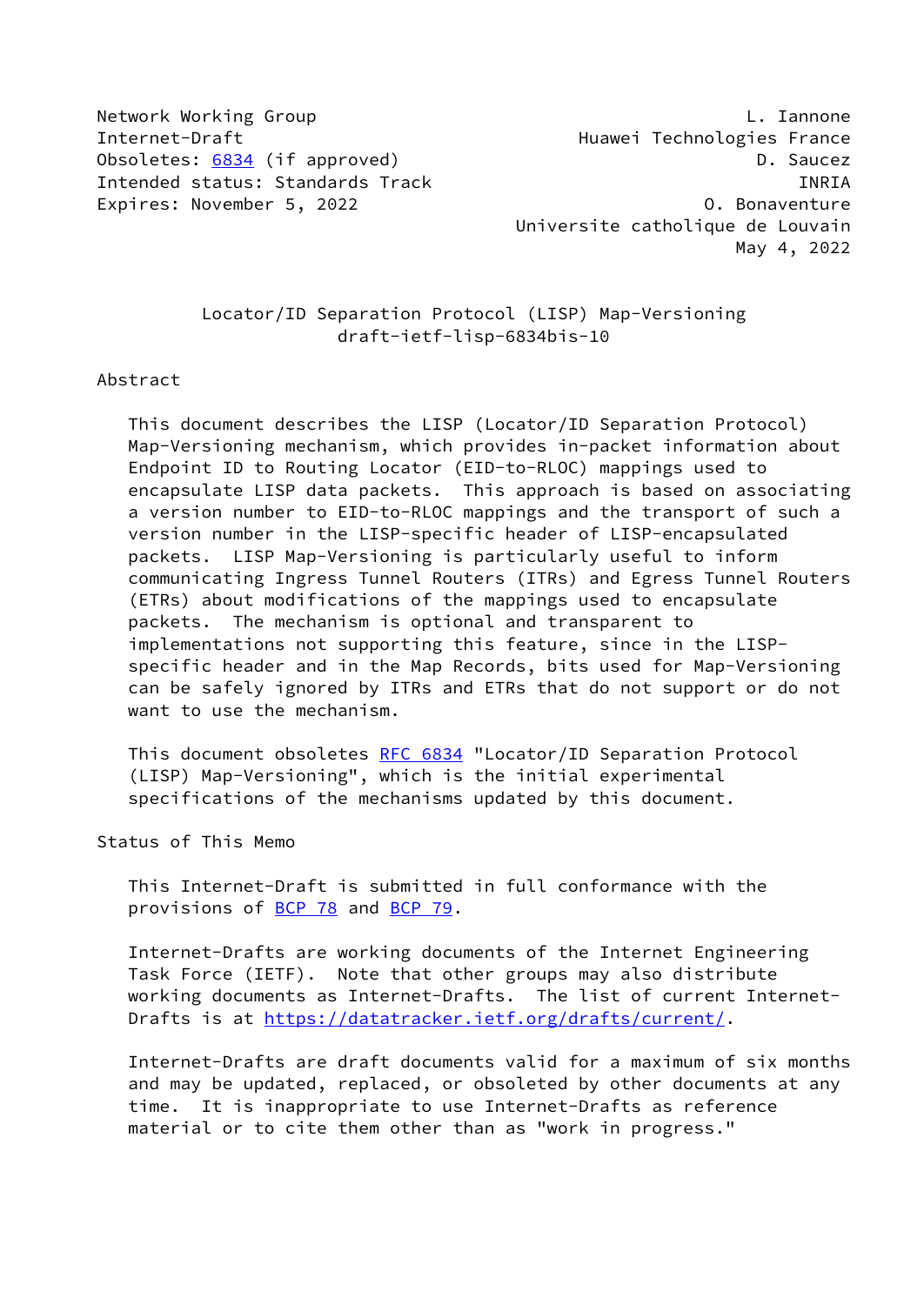Internet-Draft LISP Map-Versioning May 2022

This Internet-Draft will expire on November 5, 2022.

Copyright Notice

 Copyright (c) 2022 IETF Trust and the persons identified as the document authors. All rights reserved.

This document is subject to **[BCP 78](https://datatracker.ietf.org/doc/pdf/bcp78)** and the IETF Trust's Legal Provisions Relating to IETF Documents [\(https://trustee.ietf.org/license-info](https://trustee.ietf.org/license-info)) in effect on the date of publication of this document. Please review these documents carefully, as they describe your rights and restrictions with respect to this document. Code Components extracted from this document must include Simplified BSD License text as described in Section 4.e of the Trust Legal Provisions and are provided without warranty as described in the Simplified BSD License.

# Table of Contents

| $\perp$ .                                                                 | $\overline{3}$  |
|---------------------------------------------------------------------------|-----------------|
| 2.                                                                        | $\overline{3}$  |
| 3.                                                                        | $\overline{4}$  |
| LISP Header and Map-Version Numbers<br>$\overline{4}$ .                   | $\overline{4}$  |
| $\overline{5}$ .<br>Map Record and Map-Version                            | $\overline{5}$  |
| EID-to-RLOC Map-Version Number<br>6.                                      | $\frac{6}{7}$   |
|                                                                           |                 |
| $\overline{1}$ . Dealing with Map-Version Numbers                         | $\overline{1}$  |
| Handling Destination Map-Version Number<br>7.1.                           | $\underline{8}$ |
| $7.2$ . Handling Source Map-Version Number                                | <u>୍ର</u>       |
| <u>8</u> .                                                                | 10              |
| Deployment Considerations<br>9.                                           | 10              |
|                                                                           | 11              |
|                                                                           | 11              |
| 11.1.                                                                     | 11              |
| 11.2. Informative References                                              | 12              |
| Appendix A. Benefits and Case Studies for Map-Versioning $\ldots$ .       | 13              |
| Map-Versioning and Unidirectional Traffic $\dots$ $\dots$ $\dots$<br>A.1. | 13              |
| Map-Versioning and Interworking<br>A.2.                                   | 13              |
| A.2.1. Map-Versioning and Proxy-ITRs                                      | 13              |
| A.2.2. Map-Versioning and LISP-NAT                                        | 14              |
| A.2.3. Map-Versioning and Proxy-ETRs                                      | 14              |
| A.3. RLOC Shutdown/Withdraw                                               | 15              |
|                                                                           | 15              |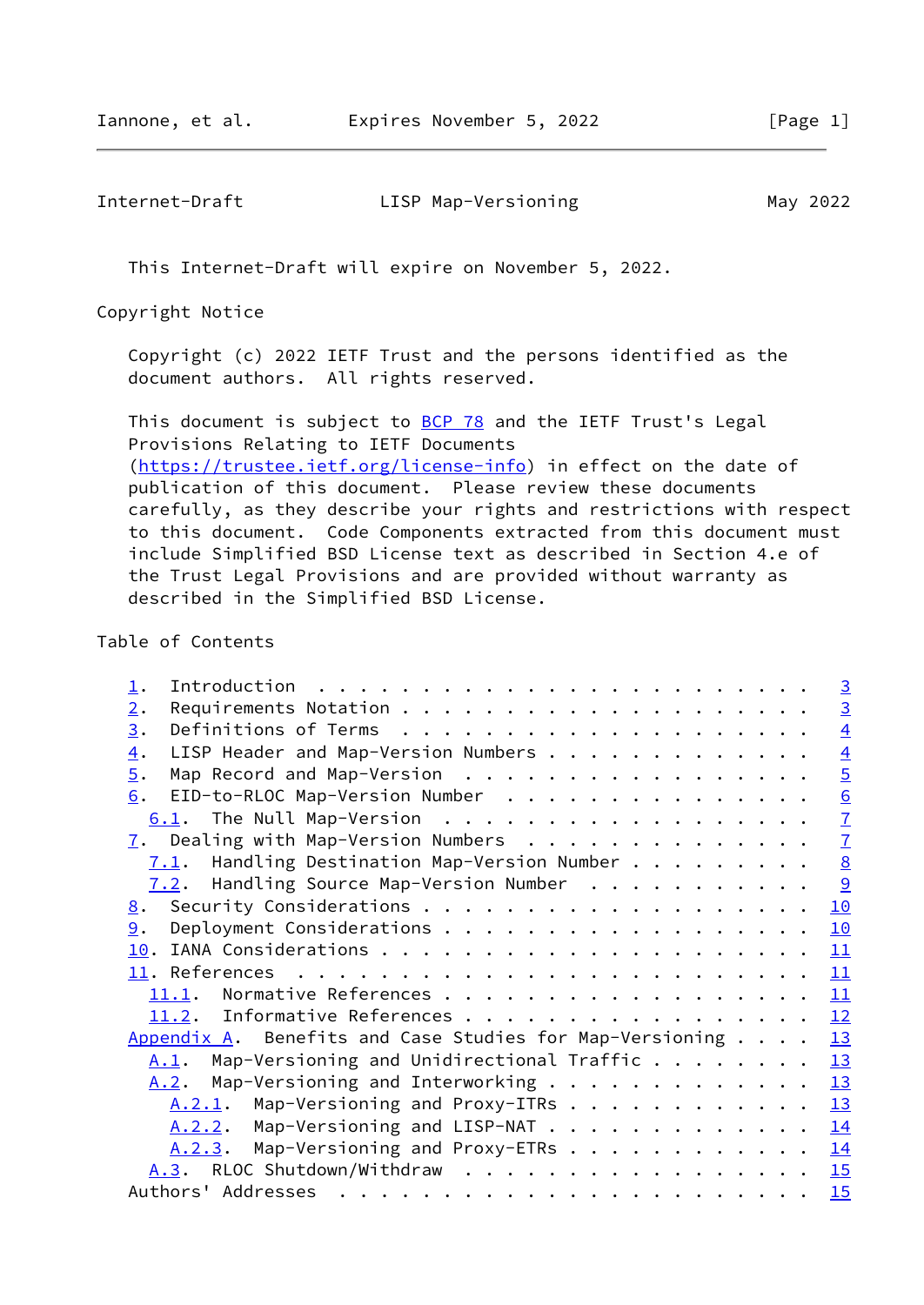Iannone, et al. **Expires November 5, 2022** [Page 2]

<span id="page-2-1"></span>

Internet-Draft **LISP Map-Versioning** May 2022

### <span id="page-2-0"></span>[1](#page-2-0). Introduction

 This document describes the Map-Versioning mechanism used to provide information on changes in the EID-to-RLOC (Endpoint ID to Routing Locator) mappings used in the LISP (Locator/ID Separation Protocol [\[I-D.ietf-lisp-rfc6830bis](#page-12-5)][I-D.ietf-lisp-rfc6833bis]) context to perform packet encapsulation. The mechanism is totally transparent to xTRs (Ingress and Egress Tunnel Routers) not supporting or not using such functionality. [[I-D.ietf-lisp-introduction\]](#page-12-6) describes the architecture of the Locator/ID Separation Protocol. It is expected that the reader is familiar with this introductory document.

This document obsoletes [\[RFC6834](https://datatracker.ietf.org/doc/pdf/rfc6834)], which is the initial experimental specifications of the mechanisms updated by this document.

 The basic mechanism is to associate a Map-Version number to each LISP EID-to-RLOC mapping and transport such a version number in the LISP specific header. When a mapping changes, a new version number is assigned to the updated mapping. A change in an EID-to-RLOC mapping can be a modification in the RLOCs set such as addition, removal, or change in priority or weight of one or more RLOCs.

 When Map-Versioning is used, LISP-encapsulated data packets contain the version number of the two mappings used to select the RLOCs in the outer header (i.e., both source and destination RLOCs). This operation is two-fold. On the one hand, it enables the ETR (Egress Tunnel Router) receiving the packet to know if the ITR (Ingress Tunnel Router) is using the latest mapping version for the destination EID. If this is not the case, the ETR can directly send a Map-Request containing the updated mapping to the ETR, to notify it of the latest version. The ETR can also solicit the ITR to trigger a Map-Request to obtain the latest mapping by sending it a Solicit Map- Request (SMR) message. Both cases are defined in [\[I-D.ietf-lisp-rfc6833bis](#page-12-7)]. On the other hand, it enables an ETR receiving such a packet to know if it has in its EID-to-RLOC Map- Cache the latest mapping for the source EID. If this is not the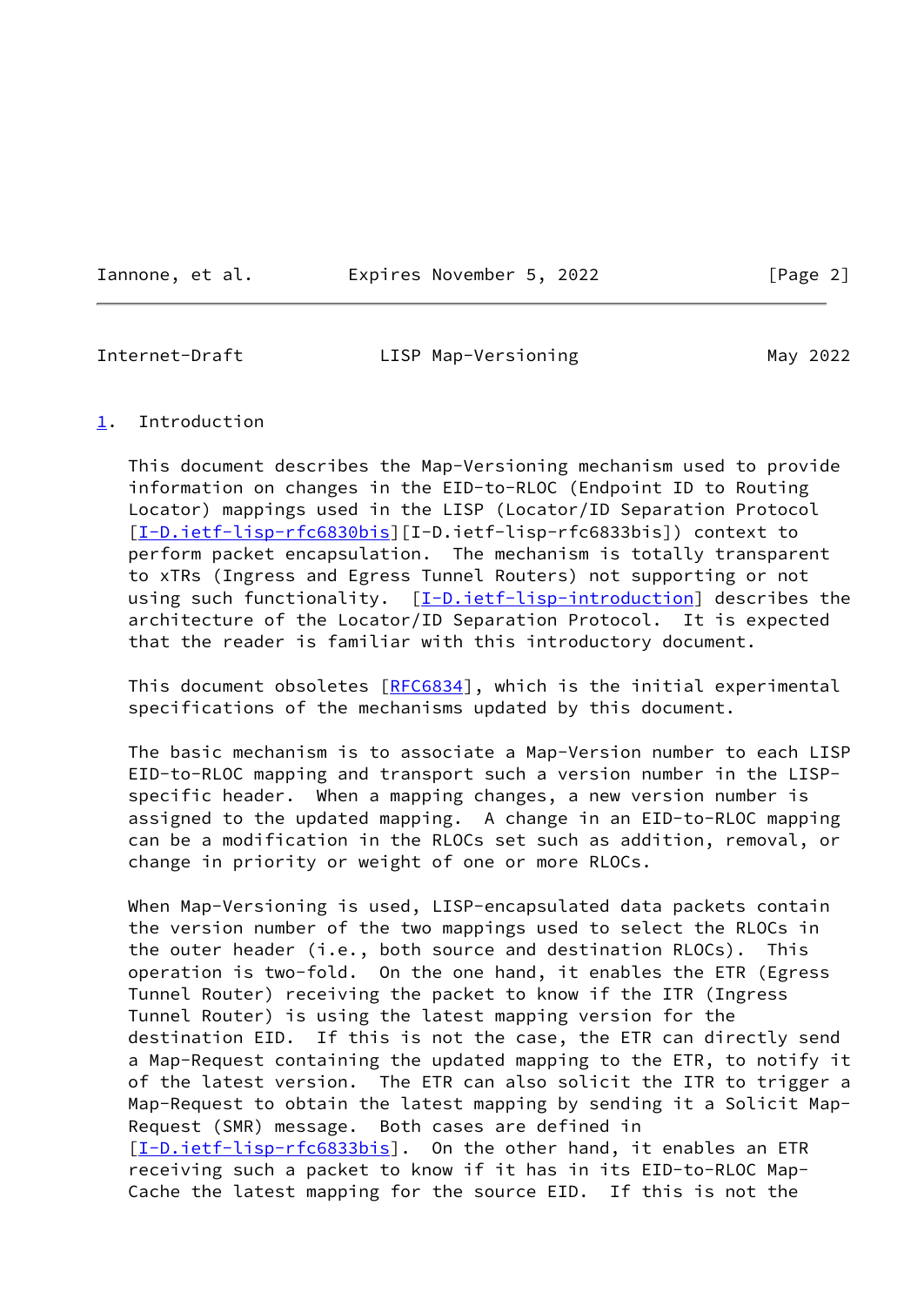case, a Map-Request can be sent.

 Considerations about the deployment of LISP Map-Versioning are discussed in [Section 9](#page-10-2).

<span id="page-3-0"></span>[2](#page-3-0). Requirements Notation

 The key words "MUST", "MUST NOT", "REQUIRED", "SHALL", "SHALL NOT", "SHOULD", "SHOULD NOT", "RECOMMENDED", "NOT RECOMMENDED", "MAY", and "OPTIONAL" in this document are to be interpreted as described in [BCP](https://datatracker.ietf.org/doc/pdf/bcp14) [14](https://datatracker.ietf.org/doc/pdf/bcp14) [[RFC2119\]](https://datatracker.ietf.org/doc/pdf/rfc2119) [\[RFC8174](https://datatracker.ietf.org/doc/pdf/rfc8174)] when, and only when, they appear in all capitals, as shown here.

| Iannone, et al. | Expires November 5, 2022 |  | [Page 3] |
|-----------------|--------------------------|--|----------|
|-----------------|--------------------------|--|----------|

<span id="page-3-2"></span>Internet-Draft LISP Map-Versioning May 2022

<span id="page-3-1"></span>[3](#page-3-1). Definitions of Terms

 This document uses terms already defined in the main LISP specification ([\[I-D.ietf-lisp-rfc6830bis](#page-12-5)], [\[I-D.ietf-lisp-rfc6833bis](#page-12-7)]). Here, we define the terms that are specific to the Map-Versioning mechanism. Throughout the whole document, Big Endian bit ordering is used.

 Map-Version number: An unsigned 12-bit integer is assigned to an EID-to-RLOC mapping, indicating its version number [\(Section 6\)](#page-5-0).

- Null Map-Version: A Map-Version number with a value of 0x000 (zero), used to signal that the Map-Version feature is not used and no Map- Version number is assigned to the EID-to-RLOC mapping ([Section 6.1](#page-6-0)).
- Dest Map-Version number: Map-Version of the mapping in the EID-to- RLOC Map-Cache used by the ITR to select the RLOC present in the "Destination Routing Locator" field of the outer IP header of LISP- encapsulated packets [\(Section 7.1](#page-8-0)).
- Source Map-Version number: Map-Version of the mapping in the EID-to- RLOC Database used by the ITR to select the RLOC present in the "Source Routing Locator" field of the outer IP header of LISP- encapsulated packets [\(Section 7.2](#page-9-0)).
- <span id="page-3-3"></span>[4](#page-3-3). LISP Header and Map-Version Numbers

In order for the versioning approach to work, the LISP-specific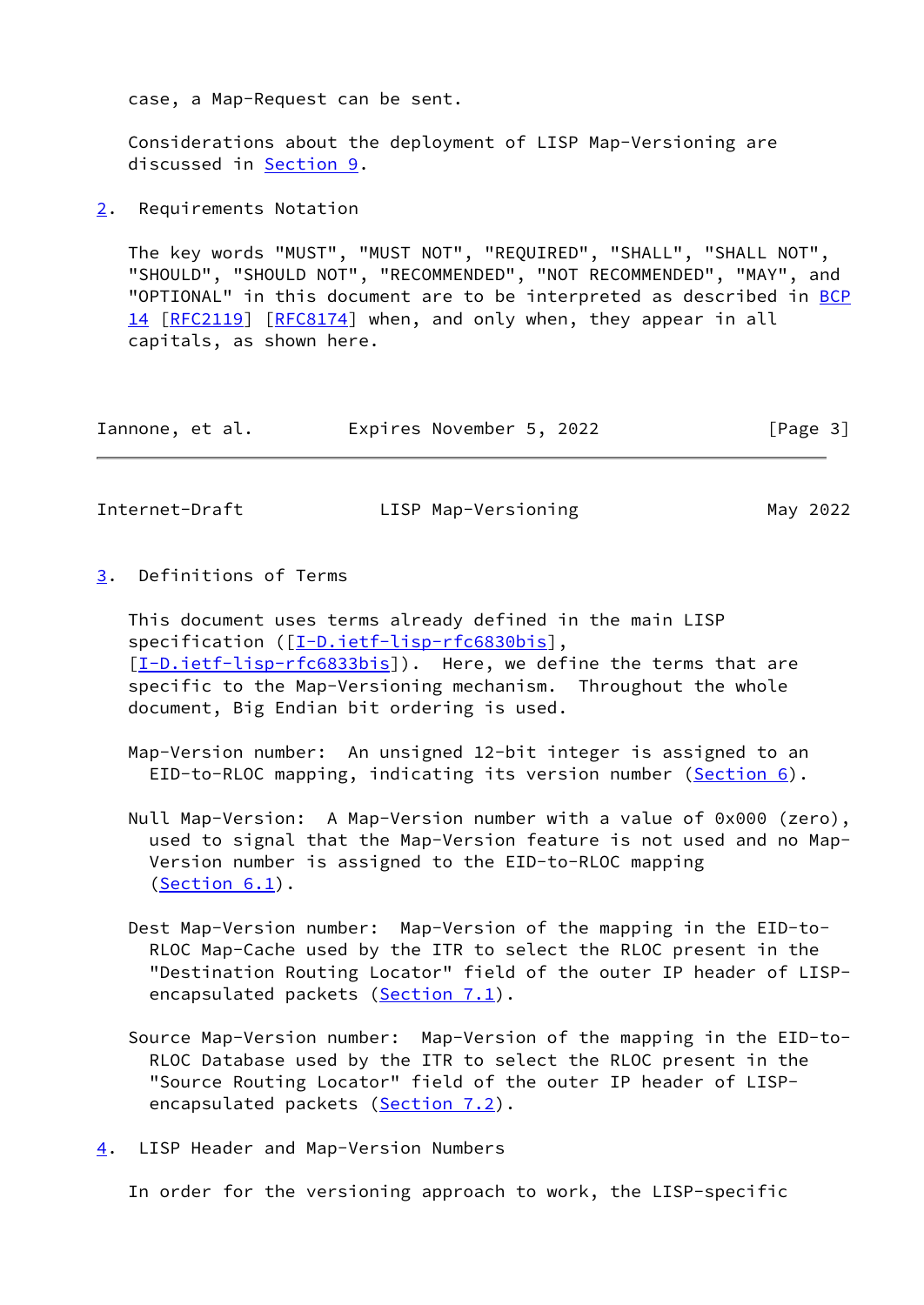header has to carry both the Source Map-Version number and Dest Map- Version number. This is done by setting the V-bit in the LISP- specific header as specified in [\[I-D.ietf-lisp-rfc6830bis](#page-12-5)] and shown in the example in Figure 1. All permissible combinations of the flags when the V-bit is set to 1 are described in [\[I-D.ietf-lisp-rfc6830bis](#page-12-5)]. Not all of the LISP-encapsulated packets need to carry version numbers. When the V-bit is set, the LISP header has the following encoding:

0 1 2 3 0 1 2 3 4 5 6 7 8 9 0 1 2 3 4 5 6 7 8 9 0 1 2 3 4 5 6 7 8 9 0 1 +-+-+-+-+-+-+-+-+-+-+-+-+-+-+-+-+-+-+-+-+-+-+-+-+-+-+-+-+-+-+-+-+ |N|L|E|V|I|R|K|K| Source Map-Version | Dest Map-Version | +-+-+-+-+-+-+-+-+-+-+-+-+-+-+-+-+-+-+-+-+-+-+-+-+-+-+-+-+-+-+-+-+ | Instance ID/Locator-Status-Bits | +-+-+-+-+-+-+-+-+-+-+-+-+-+-+-+-+-+-+-+-+-+-+-+-+-+-+-+-+-+-+-+-+

Figure 1: LISP-Specific header example when Map-Versioning is in use.

Iannone, et al. Expires November 5, 2022 [Page 4]

<span id="page-4-1"></span>Internet-Draft LISP Map-Versioning May 2022

- Source Map-Version number (12 bits): Map-Version of the mapping in the EID-to-RLOC Database used by the ITR to select the RLOC present in the "Source Routing Locator" field of the outer IP header of LISP-encapsulated packets. [Section 7.2](#page-9-0) describes how to set this value on transmission and handle it on reception.
- Dest Map-Version number (12 bits): Map-Version of the mapping in the EID-to-RLOC Map-Cache used by the ITR to select the RLOC present in the "Destination Routing Locator" field of the outer IP header of LISP-encapsulated packets. [Section 7.1](#page-8-0) describes how to set this value on transmission and handle it on reception.
- <span id="page-4-0"></span>[5](#page-4-0). Map Record and Map-Version

 To accommodate the mechanism, the Map Records that are transported in Map-Request/Map-Reply/Map-Register messages need to carry the Map- Version number as well. For reference, the Map Record (specified in [\[I-D.ietf-lisp-rfc6833bis](#page-12-7)]) is reported here as an example in Figure 2.

 $0$  1 2 3 0 1 2 3 4 5 6 7 8 9 0 1 2 3 4 5 6 7 8 9 0 1 2 3 4 5 6 7 8 9 0 1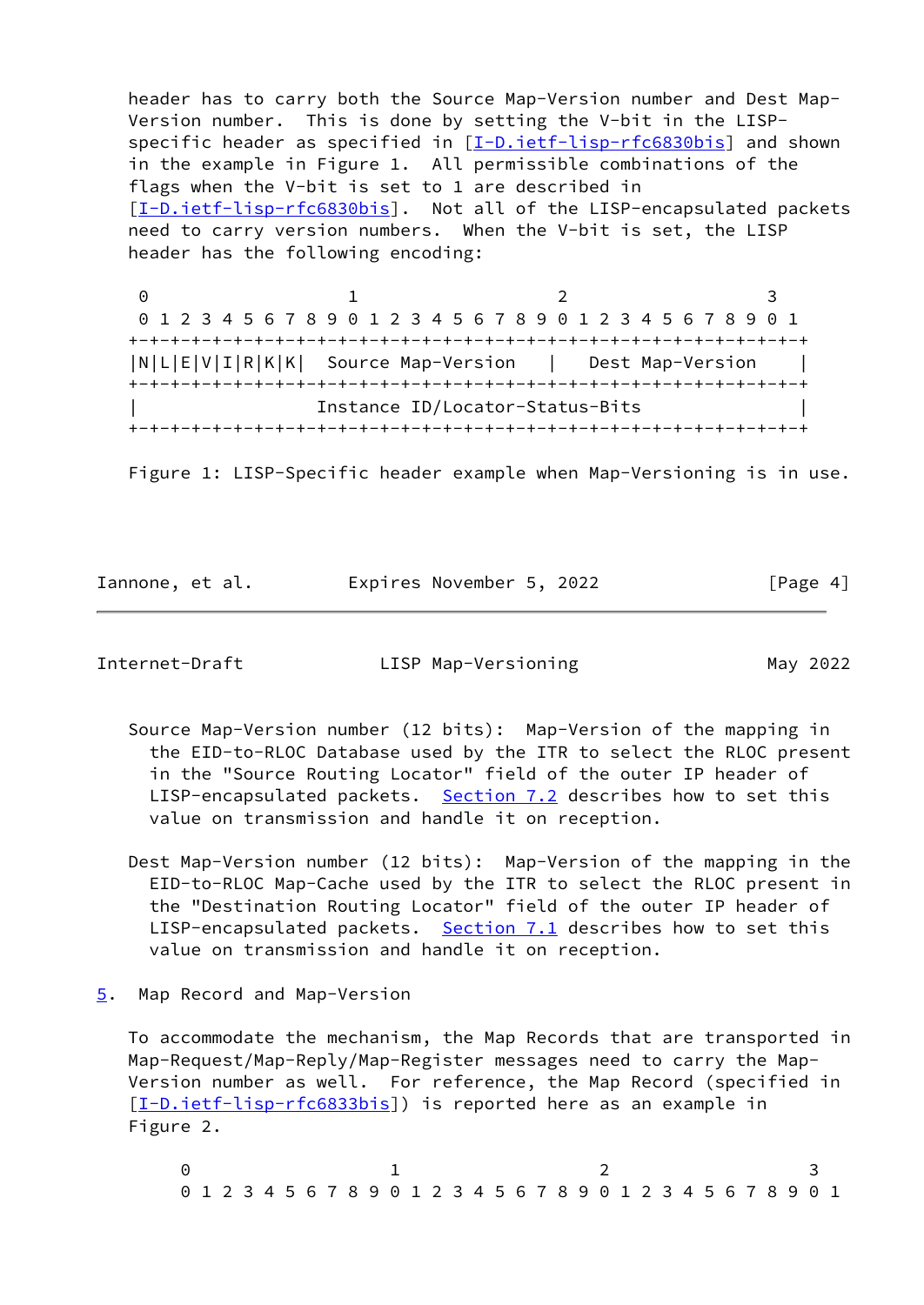+-> +-+-+-+-+-+-+-+-+-+-+-+-+-+-+-+-+-+-+-+-+-+-+-+-+-+-+-+-+-+-+-+-+ | | Record TTL | | +-+-+-+-+-+-+-+-+-+-+-+-+-+-+-+-+-+-+-+-+-+-+-+-+-+-+-+-+-+-+-+-+ R | Locator Count | EID mask-len | ACT |A| Reserved e +-+-+-+-+-+-+-+-+-+-+-+-+-+-+-+-+-+-+-+-+-+-+-+-+-+-+-+-+-+-+-+-+ c | Rsvd | Map-Version Number | EID-Prefix-AFI | o +-+-+-+-+-+-+-+-+-+-+-+-+-+-+-+-+-+-+-+-+-+-+-+-+-+-+-+-+-+-+-+-+ r | EID-Prefix | d +-+-+-+-+-+-+-+-+-+-+-+-+-+-+-+-+-+-+-+-+-+-+-+-+-+-+-+-+-+-+-+-+ | /| Priority | Weight | M Priority | M Weight | | L +-+-+-+-+-+-+-+-+-+-+-+-+-+-+-+-+-+-+-+-+-+-+-+-+-+-+-+-+-+-+-+-+ | o | Unused Flags | L|p|R| Loc-AFI | c +-+-+-+-+-+-+-+-+-+-+-+-+-+-+-+-+-+-+-+-+-+-+-+-+-+-+-+-+-+-+-+-+  $|\n\begin{array}{ccc} \set{\end{array}}\n\begin{array}{ccc} \set{\end{array}}\n\end{array}$ +-> +-+-+-+-+-+-+-+-+-+-+-+-+-+-+-+-+-+-+-+-+-+-+-+-+-+-+-+-+-+-+-+-+

Figure 2: Map-Record format example.

 Map-Version Number: Map-Version of the mapping contained in the Record. As explained in Section  $6.1$ , this field can be zero  $(0)$ , meaning that no Map-Version is associated to the mapping.

 This packet format is backward compatible with xTRs that do not support Map-Versioning, since they can simply ignore those bits.

| Iannone, et al. | Expires November 5, 2022 | [Page 5] |
|-----------------|--------------------------|----------|
|-----------------|--------------------------|----------|

<span id="page-5-1"></span>

| Internet-Draft | LISP Map-Versioning | May 2022 |
|----------------|---------------------|----------|
|----------------|---------------------|----------|

## <span id="page-5-0"></span>[6](#page-5-0). EID-to-RLOC Map-Version Number

 The EID-to-RLOC Map-Version number consists of an unsigned 12-bit integer. The version number is assigned on a per-mapping basis, meaning that different mappings have a different version number, which is also updated independently. An update in the version number (i.e., a newer version) consists of incrementing by one the older version number (only exception is for the Null Map-Version as explained in at the end of **[Section 6.1](#page-6-0)**).

 The space of version numbers has a circular order where half of the version numbers are greater (i.e., newer) than the current Map- Version number and the other half of the version numbers are smaller (i.e., older) than the current Map-Version number. In a more formal way, assuming that we have two version numbers V1 and V2 and that the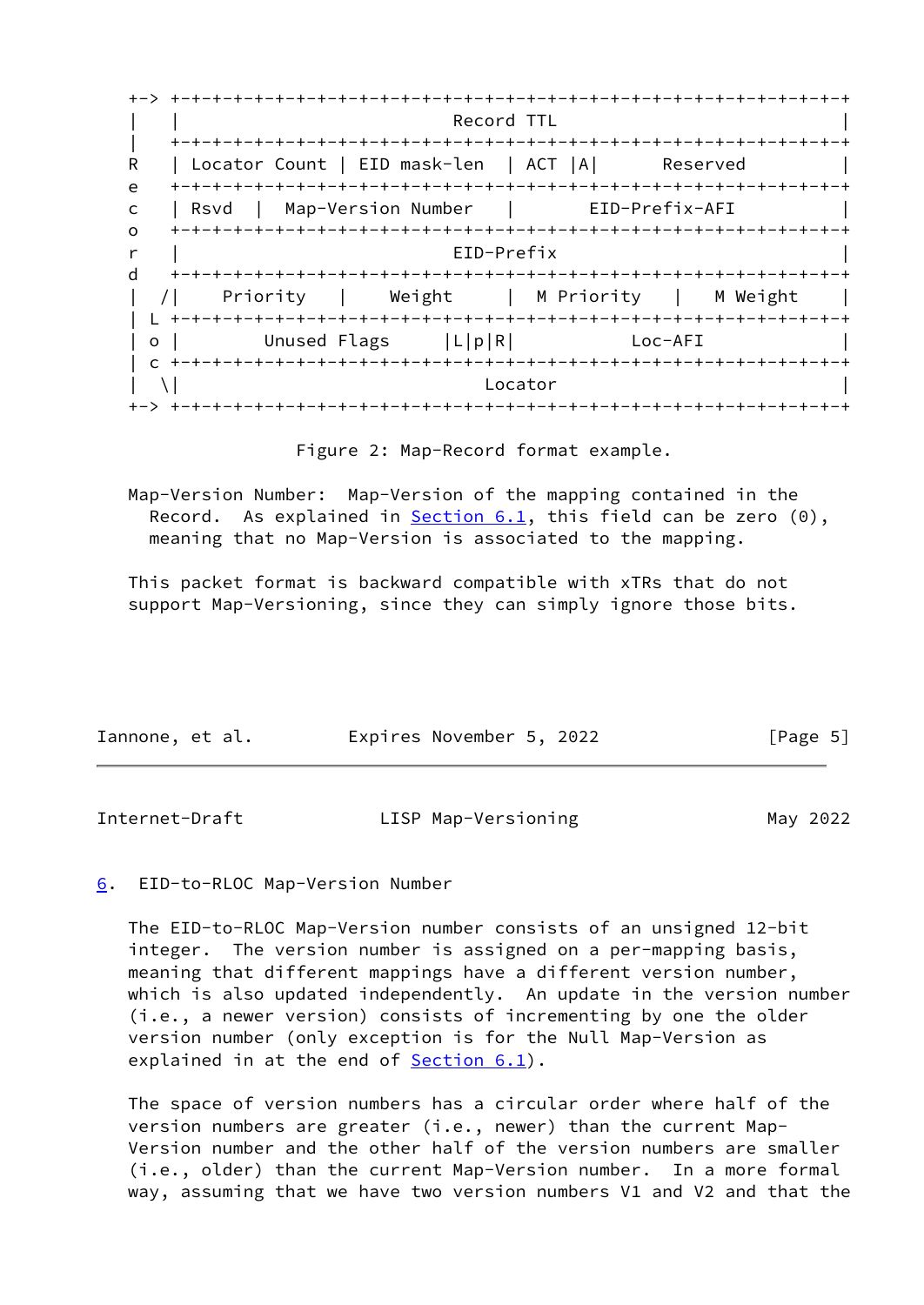numbers are expressed on N bits, the following steps MUST be performed (in the same order as shown below) to strictly define their order:

1. V1 = V2 : The Map-Version numbers are the same.

2.  $V2 > V1$ : if and only if  $V2 > V1$  AND  $(V2 - V1) \le 2** (N-1)$  OR  $V1 > V2$  AND  $(V1 - V2) > 2** (N-1)$ 

3. V1 > V2 : otherwise.

 Using 12 bits, as defined in this document, and assuming a Map- Version value of 69, Map-Version numbers in the range [70; 69 + 2048] are greater than 69, while Map-Version numbers in the range  $\lceil 69 \rangle +$ 2049; (69 + 4096) mod 4096] are smaller than 69.

 The initial Map-Version number of a new EID-to-RLOC mapping SHOULD be assigned randomly, but it MUST NOT be set to the Null Map-Version value (0x000), because the Null Map-Version number has a special meaning (see [Section 6.1](#page-6-0)). Optionally, the initial Map-version number may be configured.

 Upon reboot, an ETR will use mappings configured in its EID-to-RLOC Database. If those mappings have a Map-Version number, it will be used according to the mechanisms described in this document. ETRs MUST NOT automatically generate and assign Map-Version numbers to mappings in the EID-to-RLOC Database.

| Iannone, et al. | Expires November 5, 2022 | [Page 6] |
|-----------------|--------------------------|----------|
|-----------------|--------------------------|----------|

<span id="page-6-1"></span>Internet-Draft LISP Map-Versioning May 2022

#### <span id="page-6-0"></span>[6.1](#page-6-0). The Null Map-Version

 The value 0x000 (zero) is a special Map-Version number indicating that there is actually no version number associated to the EID-to- RLOC mapping. Such a value is used for special purposes and is named the Null Map-Version number.

Map Records that have a Null Map-Version number indicate that there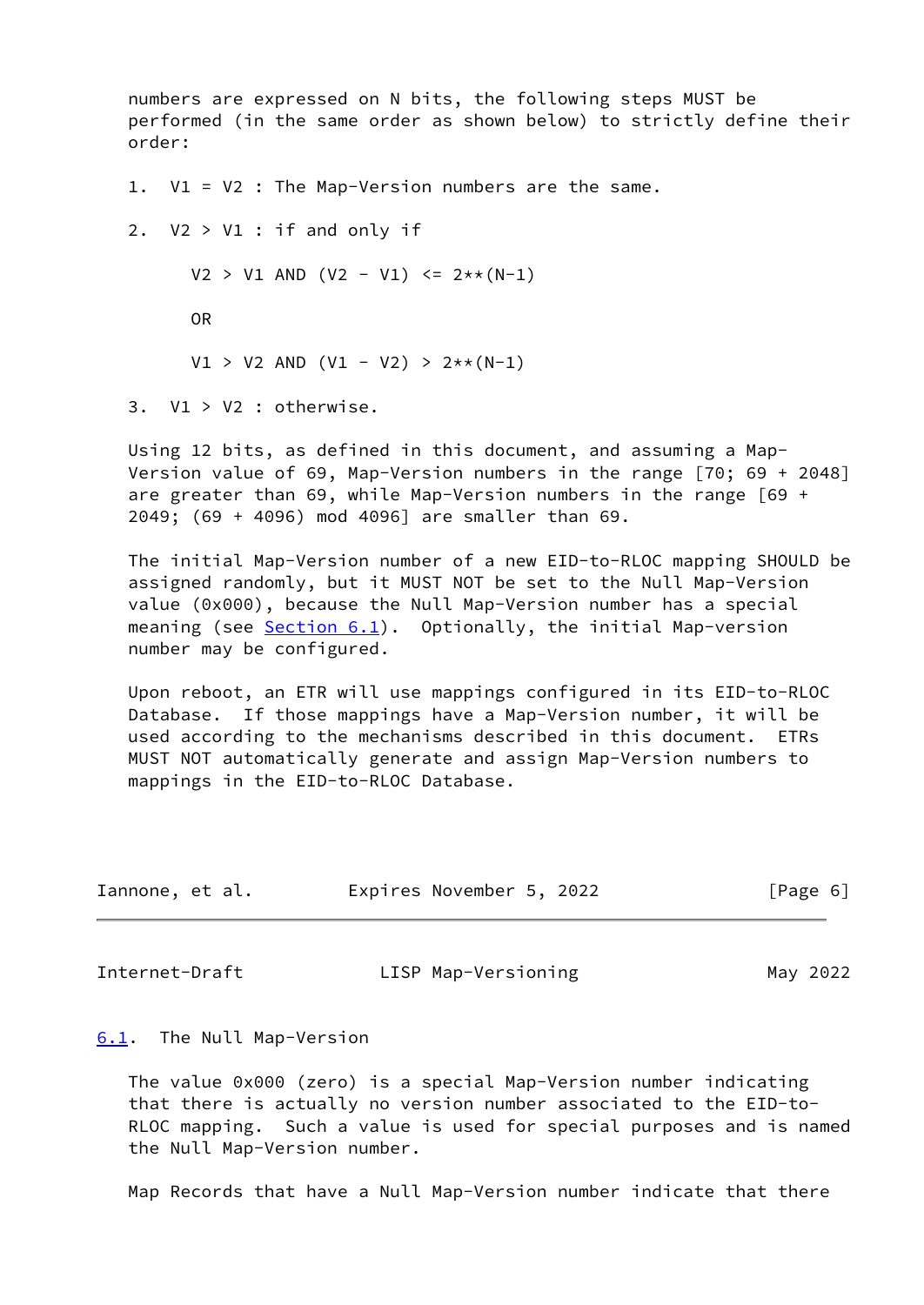is no Map-Version number associated with the mapping. This means that LISP-encapsulated packets destined to the EID-Prefix referred to by the Map Record MUST NOT contain any Map-Version numbers (V bit set to 0). If an ETR receives LISP-encapsulated packets with the V-bit set, when the original mapping in the EID-to-RLOC Database has the version number set to the Null Map-Version value, then those packets MUST be silently dropped.

 The Null Map-Version may appear in the LISP-specific header as a Source Map-Version number ([Section 7.2](#page-9-0)). When the Source Map-Version number is set to the Null Map-Version value, it means that no map version information is conveyed for the source site. This means that if a mapping exists for the source EID in the EID-to-RLOC Map-Cache, then the ETR MUST NOT compare the received Null Map-Version with the content of the EID-to-RLOC Map-Cache [\(Section 7.2](#page-9-0)).

 The fact that the 0 value has a special meaning for the Map-Version number implies that, when updating a Map-Version number because of a change in the mapping, if the next value is 0, then the Map-Version number MUST be incremented by 2 (i.e., set to 1 (0x001), which is the next valid value).

<span id="page-7-0"></span>[7](#page-7-0). Dealing with Map-Version Numbers

 The main idea of using Map-Version numbers is that whenever there is a change in the mapping (e.g., adding/removing RLOCs, a change in the weights due to Traffic Engineering policies, or a change in the priorities) or a LISP site realizes that one or more of its own RLOCs are not reachable anymore from a local perspective (e.g., through IGP, or policy changes) the LISP site updates the mapping, also assigning a new Map-Version number.

 An ETR receiving a LISP packet with Map-Version numbers SHOULD check the following predicates:

 1. The ITR that has sent the packet has an up-to-date mapping in its EID-to-RLOC Map-Cache for the destination EID and is performing encapsulation correctly.

Iannone, et al. **Expires November 5, 2022** [Page 7]

<span id="page-7-1"></span>Internet-Draft LISP Map-Versioning May 2022

2. In the case of bidirectional traffic, the mapping in the local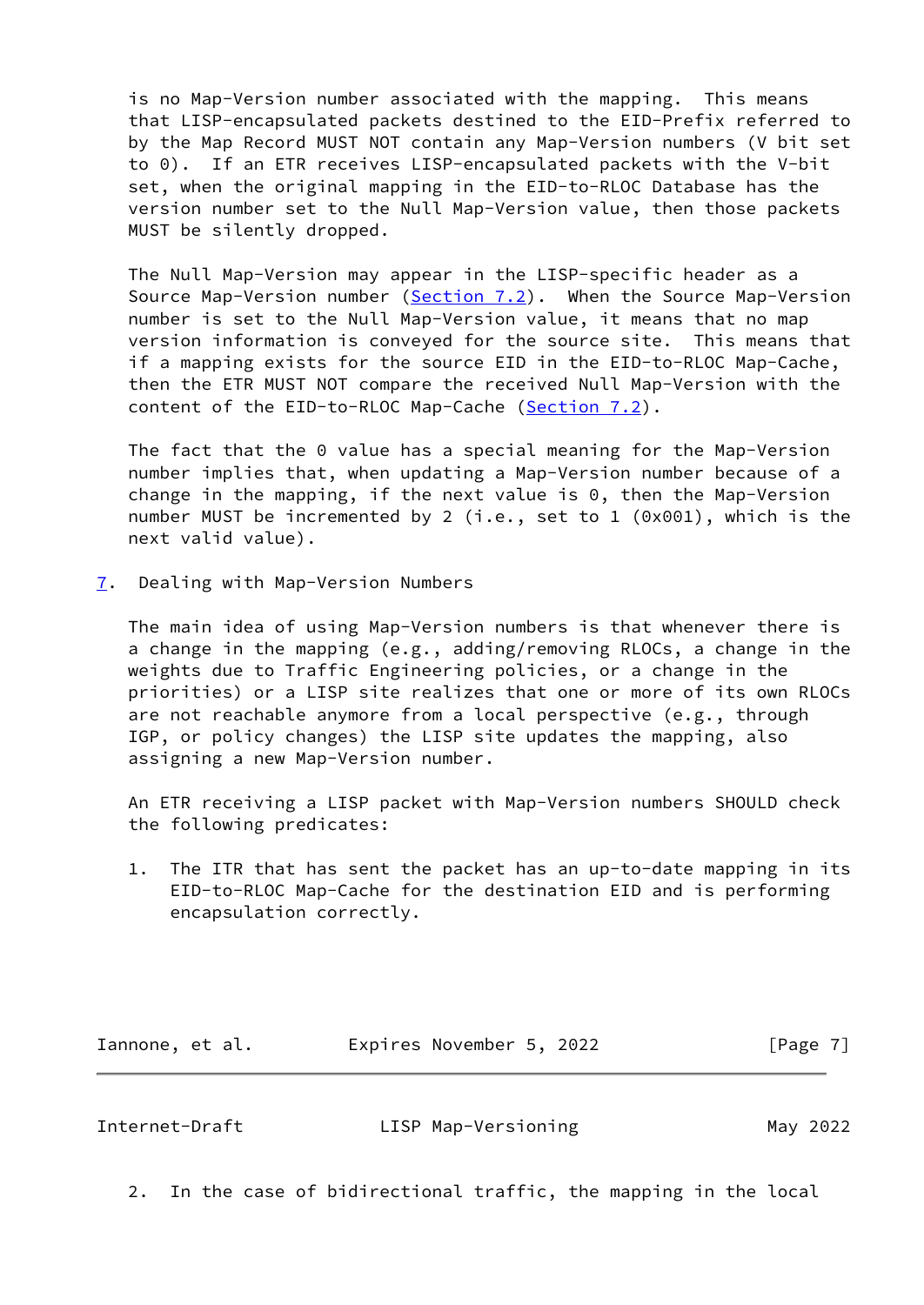ETR EID-to-RLOC Map-Cache for the source EID is up to date.

 If one or both of the above predicates do not hold, the ETR SHOULD send a Map-Request either to make the ITR aware that a new mapping is available (see  $Section 7.1$ ) or to update the mapping in the local EID-to-RLOC Map-Cache (see [Section 7.2](#page-9-0)).

<span id="page-8-0"></span>[7.1](#page-8-0). Handling Destination Map-Version Number

 When an ETR receives a packet, the Dest Map-Version number relates to the mapping for the destination EID for which the ETR is an RLOC. This mapping is part of the ETR EID-to-RLOC Database. Since the ETR is authoritative for the mapping, it has the correct and up-to-date Dest Map-Version number. A check on this version number SHOULD be done, where the following cases can arise:

- 1. The packet arrives with the same Dest Map-Version number stored in the EID-to-RLOC Database. This is the regular case. The ITR sending the packet has in its EID-to-RLOC Map-Cache an up-to-date mapping. No further actions are needed.
- 2. The packet arrives with a Dest Map-Version number greater (i.e., newer) than the one stored in the EID-to-RLOC Database. Since the ETR is authoritative on the mapping, meaning that the Map- Version number of its mapping is the correct one, this implies that someone is not behaving correctly with respect to the specifications. In this case, the packet carries a version number that is not valid and packet MUST be silently dropped.
- 3. The packets arrive with a Dest Map-Version number smaller (i.e., older) than the one stored in the EID-to-RLOC Database. This means that the ITR sending the packet has an old mapping in its EID-to-RLOC Map-Cache containing stale information. The ETR MAY choose to normally process the encapsulated datagram according to [\[I-D.ietf-lisp-rfc6830bis](#page-12-5)]; however, the ITR sending the packet SHOULD be informed that a newer mapping is available. This is done with a Map-Request message sent back to the ITR, as specified in [\[I-D.ietf-lisp-rfc6833bis](#page-12-7)]. One feature introduced by Map-Version numbers is the possibility of blocking traffic not using the latest mapping. This is because either the ITR is refusing to use the mapping for which the ETR is authoritative, or (worse) it might be some form of attack. According to rate limitation policy defined in [\[I-D.ietf-lisp-rfc6833bis](#page-12-7)] for Map- Request messages, after 10 retries Map-Requests are sent every 30 seconds, if in the meantime the Dest Map-Version number in the packets is not updated, the ETR SHOULD drop packets with a stale Map-Version number, unless the traffic is considered safe (e.g.

Iannone, et al. **Expires November 5, 2022** [Page 8]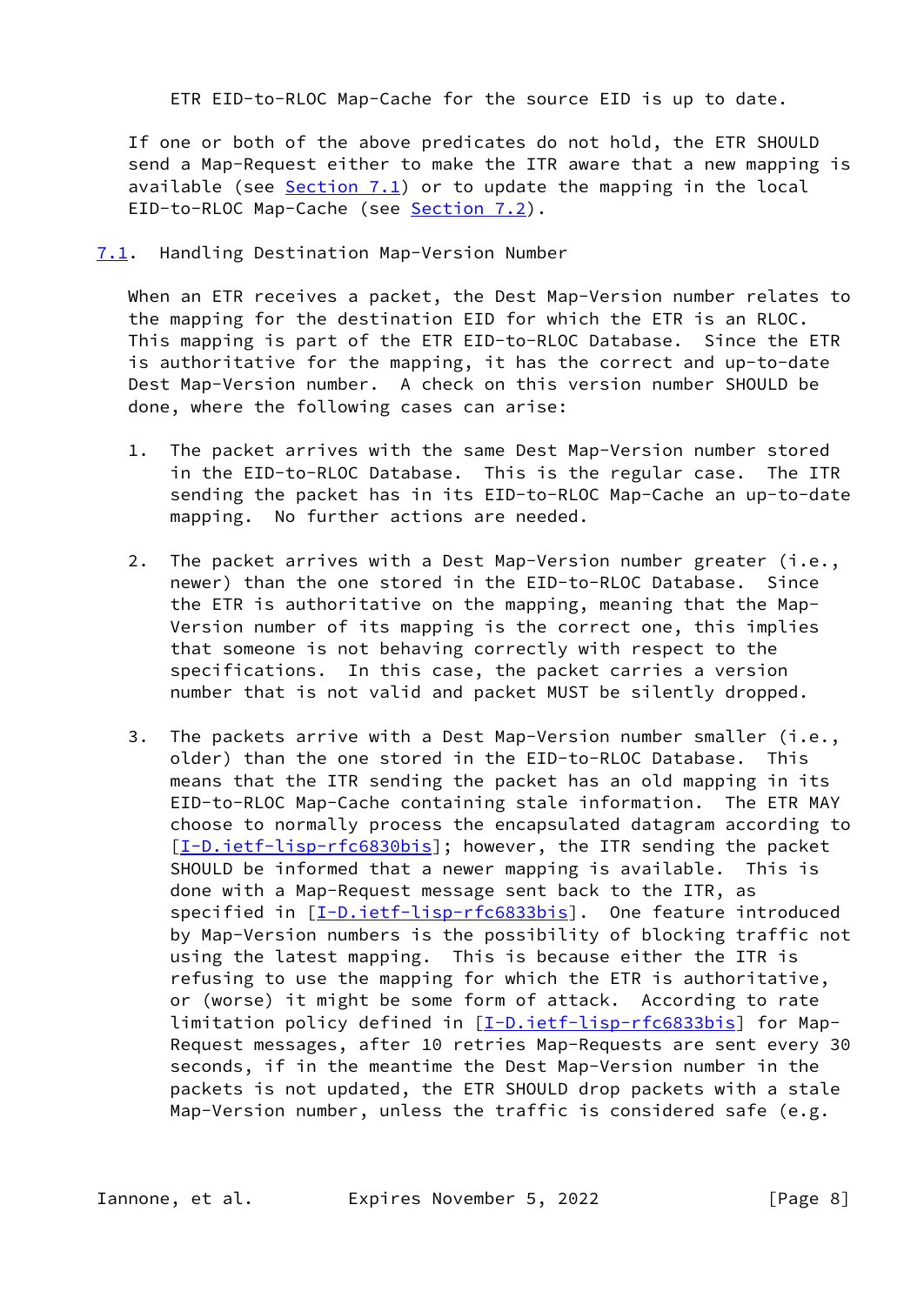<span id="page-9-1"></span> in private deployments this can indicate an issue in the ITR, but not malicious traffic).

 The rule in the third case may be more restrictive. If the Record TTL of the previous mapping has already expired, all packets arriving with an old Map-Version SHOULD be silently dropped right away without issuing any Map-Request, unless the traffic is considered safe (e.g. private deployment). Such action is permitted because if the new mapping with the updated version number has been unchanged for at least the same time as the Record TTL of the older mapping, all the entries in the EID-to-RLOC Map-Caches of ITRs must have expired. Hence, all ITRs sending traffic should have refreshed the mapping according to  $[\underline{I-D.iett-llsp-rfc6833bis}]$ . If packets with old Map- Version numbers are still received, then either someone has not respected the Record TTL or it is a form of spoof/attack. In both cases, this is not valid behavior with respect to the specifications.

 LISP-encapsulated packets cannot transport a Dest Map-Version number equal to the Null Map-Version number, because in this case the ETR is signaling that Map-Version numbers are not used for the mapping of the destination EID (see [Section 6.1](#page-6-0)).

<span id="page-9-0"></span>[7.2](#page-9-0). Handling Source Map-Version Number

 When an ETR receives a packet, the Source Map-Version number relates to the mapping for the source EID for which the ITR that sent the packet is authoritative. If the ETR has an entry in its EID-to-RLOC Map-Cache for the source EID, then a check SHOULD be performed and the following cases can arise:

- 1. The packet arrives with the same Source Map-Version number as that stored in the EID-to-RLOC Map-Cache. This is the regular case. The ETR has in its EID-to-RLOC Map-Cache an up-to-date copy of the mapping. No further actions are needed.
- 2. The packet arrives with a Source Map-Version number greater (i.e., newer) than the one stored in the local EID-to-RLOC Map- Cache. This means that the ETR has in its EID-to-RLOC Map-Cache a mapping that is stale and needs to be updated. A Map-Request SHOULD be sent to get the new mapping for the source EID, respecting rate-limitation policies described in [\[I-D.ietf-lisp-rfc6833bis](#page-12-7)].
- 3. The packet arrives with a Source Map-Version number smaller (i.e., older) than the one stored in the local EID-to-RLOC Map- Cache. Such a case is not valid with respect to the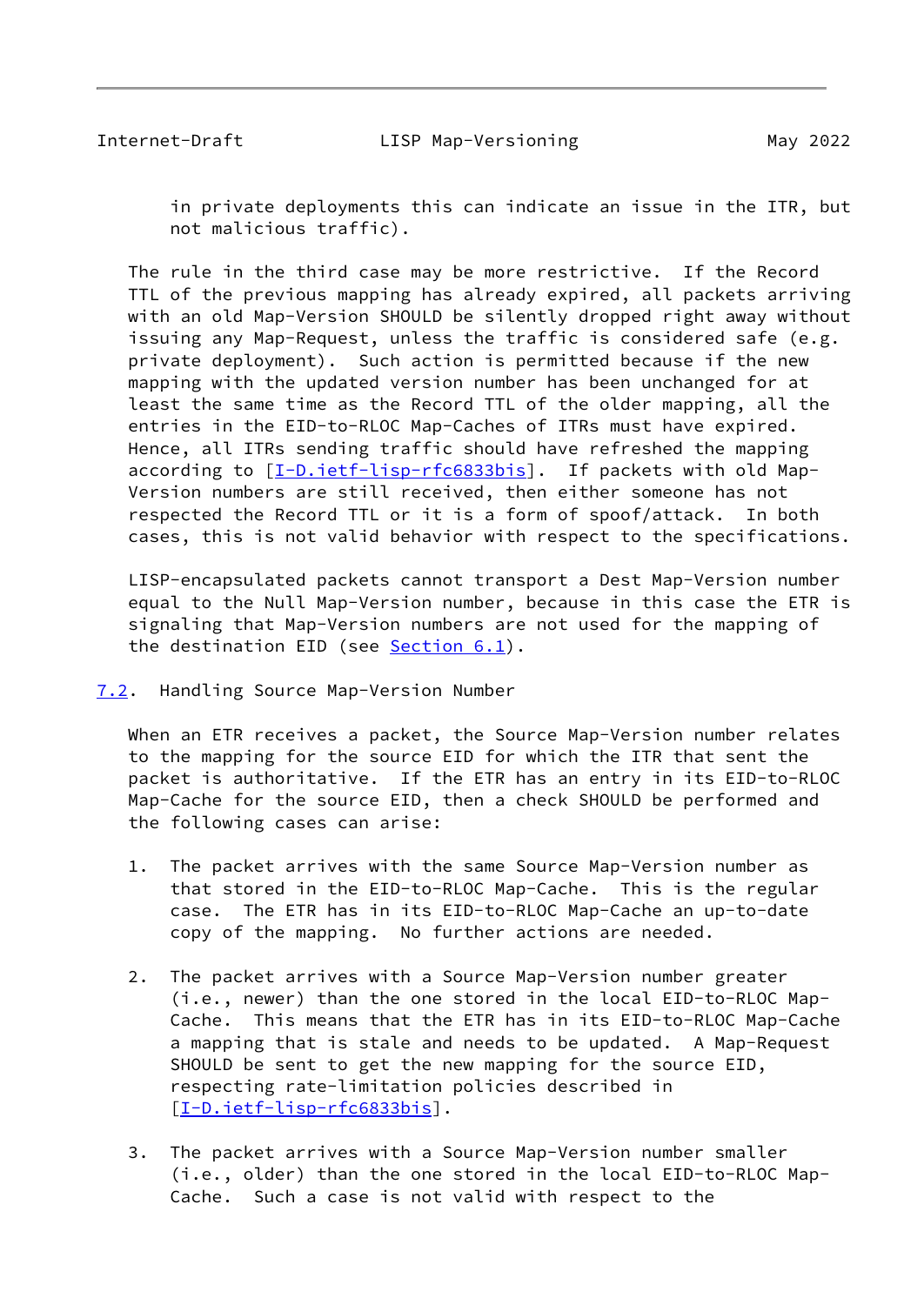specifications. Indeed, if the mapping is already present in the EID-to-RLOC Map-Cache, this means that an explicit Map-Request

| Iannone, et al. |  | Expires November 5, 2022 |  |  | [Page 9] |  |  |
|-----------------|--|--------------------------|--|--|----------|--|--|
|-----------------|--|--------------------------|--|--|----------|--|--|

<span id="page-10-1"></span>

Internet-Draft LISP Map-Versioning May 2022

 has been sent and a Map-Reply has been received from an authoritative source. In this situation, the packet SHOULD be silently dropped, unless considered safe to accept the traffic (e.g. private deployments, where it can indicate a misconfiguration).

 If the ETR does not have an entry in the EID-to-RLOC Map-Cache for the source EID, then the Source Map-Version number MUST be ignored.

<span id="page-10-0"></span>[8](#page-10-0). Security Considerations

 Attackers can try to trigger a large number of Map-Requests by simply forging packets with random Map-Versions. The Map-Requests are rate- limited as described in [\[I-D.ietf-lisp-rfc6833bis](#page-12-7)]. With Map- Versioning it is possible to filter packet carrying invalid version numbers before triggering a Map-Request, thus helping to reduce the effects of DoS attacks. However, it might not be enough to really protect from a DDoS attack.

 This document builds on the specification and operation of the LISP control and data planes. The Security Considerations of [\[I-D.ietf-lisp-rfc6830bis](#page-12-5)] and [\[I-D.ietf-lisp-rfc6833bis](#page-12-7)] apply. A thorough security analysis of LISP is documented in [\[RFC7835](https://datatracker.ietf.org/doc/pdf/rfc7835)].

 Map-Versioning MUST NOT be used over the public Internet and SHOULD only be used in trusted and closed deployments.

<span id="page-10-2"></span>[9](#page-10-2). Deployment Considerations

 LISP requires ETRs to provide the same mapping for the same EID- Prefix to a requester. Map-Versioning does not require additional synchronization mechanisms. Clearly, all the ETRs have to reply with the same mapping including same Map-Version number; otherwise, there can be an inconsistency that creates additional control traffic, instabilities, and traffic disruptions.

 There are two ways Map-Versioning is helpful with respect to synchronization. On the one hand, assigning version numbers to mappings helps in debugging, since quick checks on the consistency of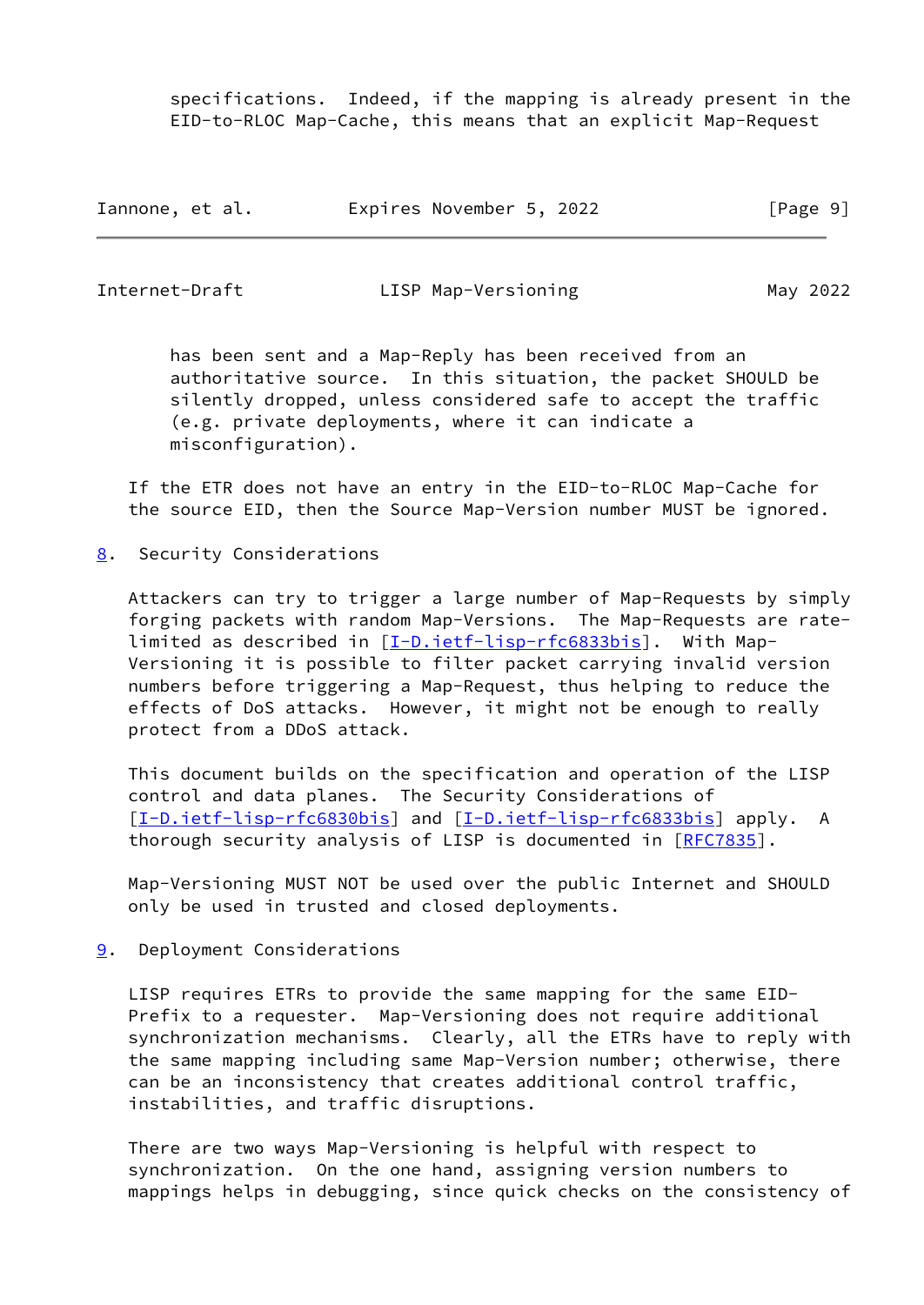the mappings on different ETRs can be done by looking at the Map- Version number. On the other hand, Map-Versioning can be used to control the traffic toward ETRs that announce the latest mapping.

 As an example, let's consider the topology of Figure 3 where ITR A.1 of Domain A is sending unidirectional traffic to Domain B, while A.2 of Domain A exchanges bidirectional traffic with Domain B. In particular, ITR A.2 sends traffic to ETR B, and ETR A.2 receives traffic from ITR B.

| Iannone, et al. | Expires November 5, 2022 |  | [Page 10] |
|-----------------|--------------------------|--|-----------|
|-----------------|--------------------------|--|-----------|

<span id="page-11-0"></span>Internet-Draft LISP Map-Versioning May 2022

 +-----------------+ +-----------------+ | Domain A | | Domain B |  $+ - - - - - - - - +$ | ITR A.1 |---<br>+--------+ \ +---------+ | +---------+ \ +---------+ | ------->| ETR B | | ------->| | | | +---------+ / | | | | | ITR A.2 |--- -----| ITR B | | | | | / +---------+ | | ETR A.2 |<----- | +---------+ | | | | | | +-----------------+ +-----------------+

Figure 3: Example topology.

 Obviously, in the case of Map-Versioning, both ITR A.1 and ITR A.2 of Domain A must use the same value; otherwise, the ETR of Domain B will start to send Map-Requests.

 The same problem can, however, arise without Map-Versioning, for instance, if the two ITRs of Domain A send different Locator-Status- Bits. In this case, either the traffic is disrupted if ETR B does not verify reachability, or if ETR B will start sending Map-Requests to confirm each change in reachability.

 So far, LISP does not provide any specific synchronization mechanism but assumes that synchronization is provided by configuring the different xTRs consistently. The same applies for Map-Versioning. If in the future any synchronization mechanism is provided, Map- Versioning will take advantage of it automatically, since it is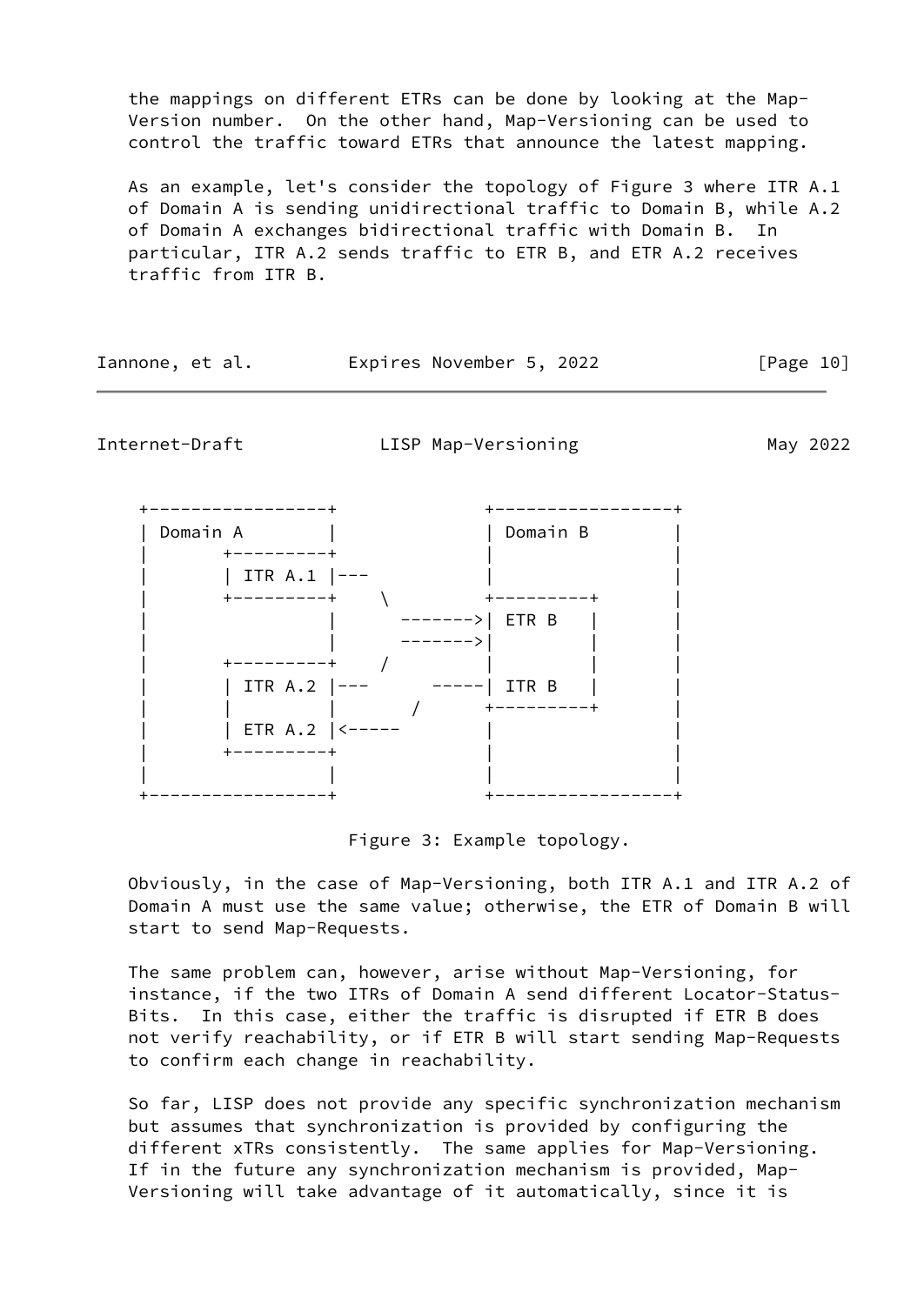included in the Map Record format, as described in [Section 5.](#page-4-0)

<span id="page-12-0"></span>[10.](#page-12-0) IANA Considerations

This document includes no request to IANA.

<span id="page-12-1"></span>[11.](#page-12-1) References

<span id="page-12-2"></span>[11.1](#page-12-2). Normative References

<span id="page-12-5"></span> [I-D.ietf-lisp-rfc6830bis] Farinacci, D., Fuller, V., Meyer, D., Lewis, D., and A. Cabellos-Aparicio, "The Locator/ID Separation Protocol (LISP)", [draft-ietf-lisp-rfc6830bis-36](https://datatracker.ietf.org/doc/pdf/draft-ietf-lisp-rfc6830bis-36) (work in progress), November 2020.

| Iannone, et al. | Expires November 5, 2022 | [Page 11] |
|-----------------|--------------------------|-----------|
|                 |                          |           |

<span id="page-12-4"></span>Internet-Draft LISP Map-Versioning May 2022

<span id="page-12-7"></span>[I-D.ietf-lisp-rfc6833bis]

 Farinacci, D., Maino, F., Fuller, V., and A. Cabellos- Aparicio, "Locator/ID Separation Protocol (LISP) Control Plane", [draft-ietf-lisp-rfc6833bis-30](https://datatracker.ietf.org/doc/pdf/draft-ietf-lisp-rfc6833bis-30) (work in progress), November 2020.

- [RFC2119] Bradner, S., "Key words for use in RFCs to Indicate Requirement Levels", [BCP 14](https://datatracker.ietf.org/doc/pdf/bcp14), [RFC 2119](https://datatracker.ietf.org/doc/pdf/rfc2119), DOI 10.17487/RFC2119, March 1997, <[https://www.rfc-editor.org/info/rfc2119>](https://www.rfc-editor.org/info/rfc2119).
- [RFC8174] Leiba, B., "Ambiguity of Uppercase vs Lowercase in [RFC](https://datatracker.ietf.org/doc/pdf/rfc2119) [2119](https://datatracker.ietf.org/doc/pdf/rfc2119) Key Words", [BCP 14](https://datatracker.ietf.org/doc/pdf/bcp14), [RFC 8174,](https://datatracker.ietf.org/doc/pdf/rfc8174) DOI 10.17487/RFC8174, May 2017, [<https://www.rfc-editor.org/info/rfc8174](https://www.rfc-editor.org/info/rfc8174)>.

<span id="page-12-3"></span>[11.2](#page-12-3). Informative References

<span id="page-12-6"></span> [I-D.ietf-lisp-introduction] Cabellos-Aparicio, A. and D. Saucez, "An Architectural Introduction to the Locator/ID Separation Protocol (LISP)", [draft-ietf-lisp-introduction-13](https://datatracker.ietf.org/doc/pdf/draft-ietf-lisp-introduction-13) (work in progress), April 2015.

 [RFC6832] Lewis, D., Meyer, D., Farinacci, D., and V. Fuller, "Interworking between Locator/ID Separation Protocol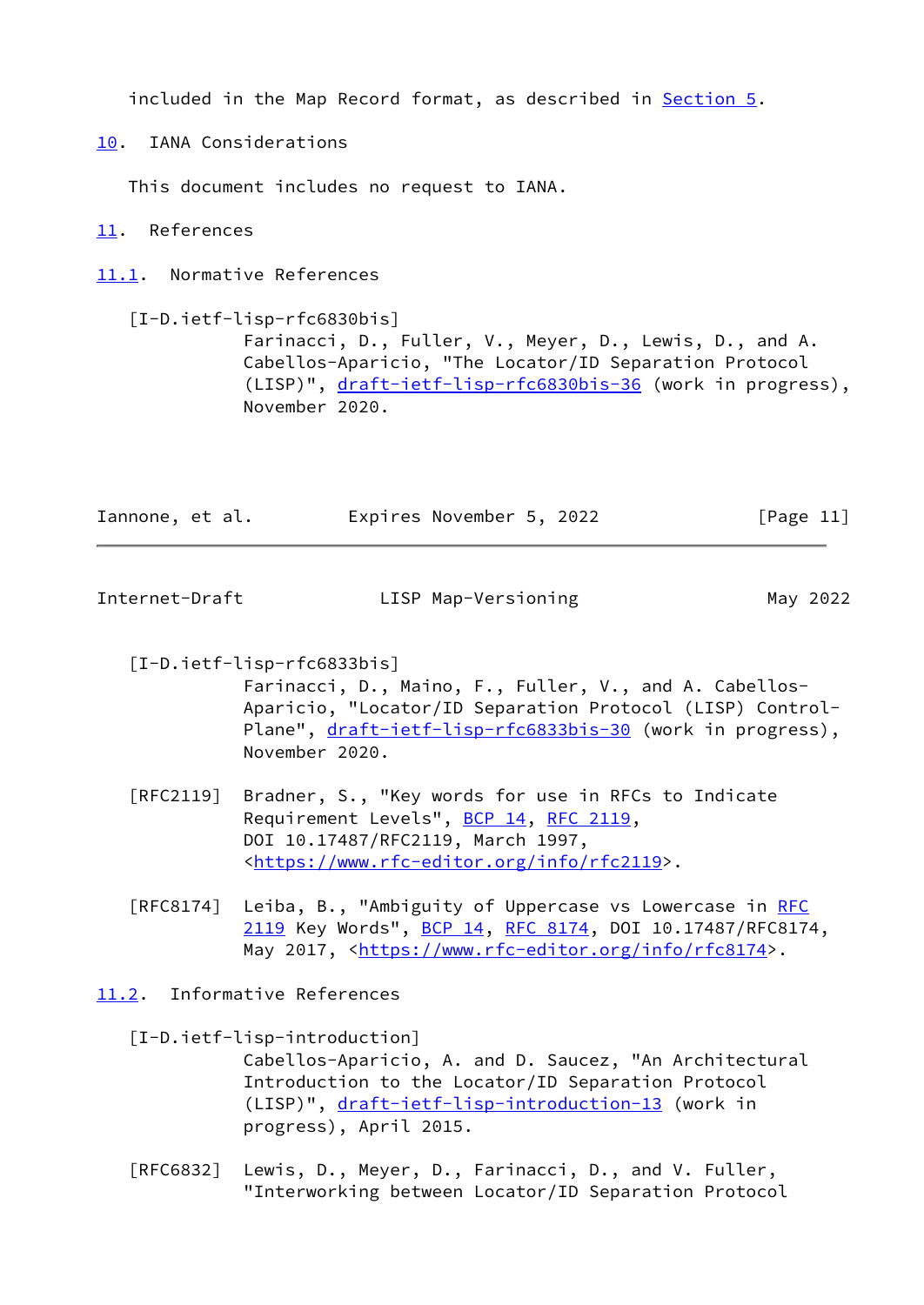(LISP) and Non-LISP Sites", [RFC 6832,](https://datatracker.ietf.org/doc/pdf/rfc6832) DOI 10.17487/RFC6832, January 2013, <[https://www.rfc-editor.org/info/rfc6832>](https://www.rfc-editor.org/info/rfc6832).

- [RFC6834] Iannone, L., Saucez, D., and O. Bonaventure, "Locator/ID Separation Protocol (LISP) Map-Versioning", [RFC 6834,](https://datatracker.ietf.org/doc/pdf/rfc6834) DOI 10.17487/RFC6834, January 2013, <[https://www.rfc-editor.org/info/rfc6834>](https://www.rfc-editor.org/info/rfc6834).
- [RFC7835] Saucez, D., Iannone, L., and O. Bonaventure, "Locator/ID Separation Protocol (LISP) Threat Analysis", [RFC 7835](https://datatracker.ietf.org/doc/pdf/rfc7835), DOI 10.17487/RFC7835, April 2016, <[https://www.rfc-editor.org/info/rfc7835>](https://www.rfc-editor.org/info/rfc7835).

Iannone, et al. Expires November 5, 2022 [Page 12]

<span id="page-13-1"></span>

Internet-Draft LISP Map-Versioning May 2022

<span id="page-13-0"></span>[Appendix A.](#page-13-0) Benefits and Case Studies for Map-Versioning

 In the following sections, we provide more discussion on various aspects and uses of Map-Versioning. Security observations are grouped in **Section 8**.

<span id="page-13-2"></span>[A.1](#page-13-2). Map-Versioning and Unidirectional Traffic

When using Map-Versioning, the LISP-specific header carries two Map- Version numbers, for both source and destination mappings. This can raise the question on what will happen in the case of unidirectional flows, for instance, in the case presented in Figure 4, since the LISP specifications do not mandate that the ETR have a mapping from the source EID.

 +-----------------+ +-----------------+ | Domain A | | Domain B | | +---------+ +---------+ |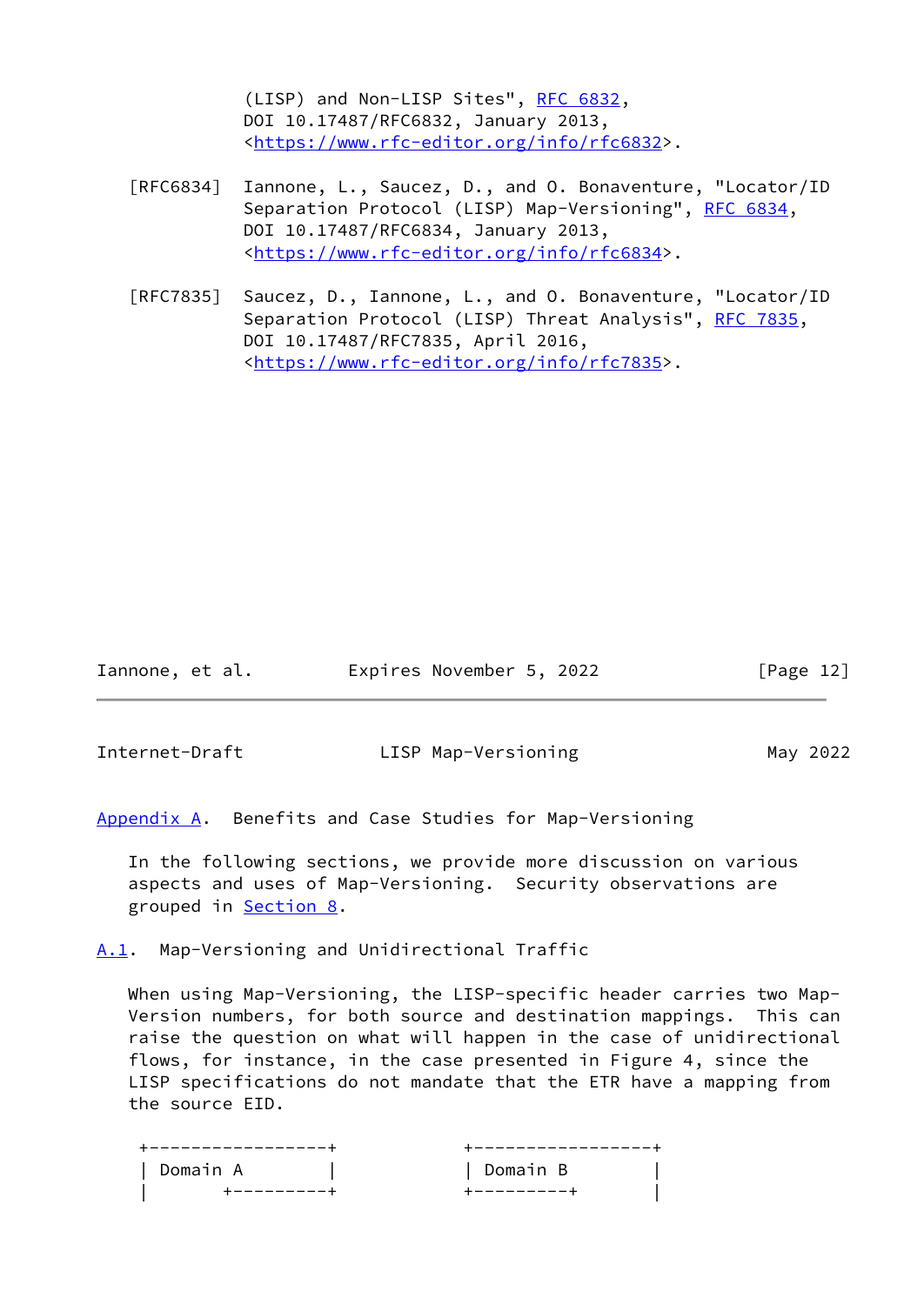|             | ITR A $ ------> $ ETR B |  |
|-------------|-------------------------|--|
| +---------+ | +---------+             |  |
|             |                         |  |
|             |                         |  |

Figure 4: Unidirectional traffic between LISP domains.

 An ITR is able to put both the source and destination version numbers in the LISP header since the Source Map-Version number is in its database while the Destination Map-Version number is in its cache.

 The ETR checks only the Dest Map-Version number as described in [Section 7](#page-7-0), ignoring the Source Map-Version number.

<span id="page-14-0"></span>[A.2](#page-14-0). Map-Versioning and Interworking

 Map-Versioning is compatible with the LISP interworking between LISP and non-LISP sites as defined in [\[RFC6832](https://datatracker.ietf.org/doc/pdf/rfc6832)]. LISP interworking defines three techniques to make LISP sites and non-LISP sites, namely Proxy-ITR, LISP-NAT, and Proxy-ETR. The following text describes how Map-Versioning relates to these three mechanisms.

<span id="page-14-1"></span>[A.2.1](#page-14-1). Map-Versioning and Proxy-ITRs

 The purpose of the Proxy-ITR (PITR) is to encapsulate traffic originating in a non-LISP site in order to deliver the packet to one of the ETRs of the LISP site (cf. Figure 5). This case is very similar to the unidirectional traffic case described in [Appendix A.1](#page-13-2); hence, similar rules apply.

| Iannone, et al. |  | Expires November 5, 2022 |  |  | [Page 13] |  |
|-----------------|--|--------------------------|--|--|-----------|--|
|-----------------|--|--------------------------|--|--|-----------|--|

<span id="page-14-2"></span>Internet-Draft LISP Map-Versioning May 2022



Figure 5: Unidirectional traffic from non-LISP domain to LISP domain.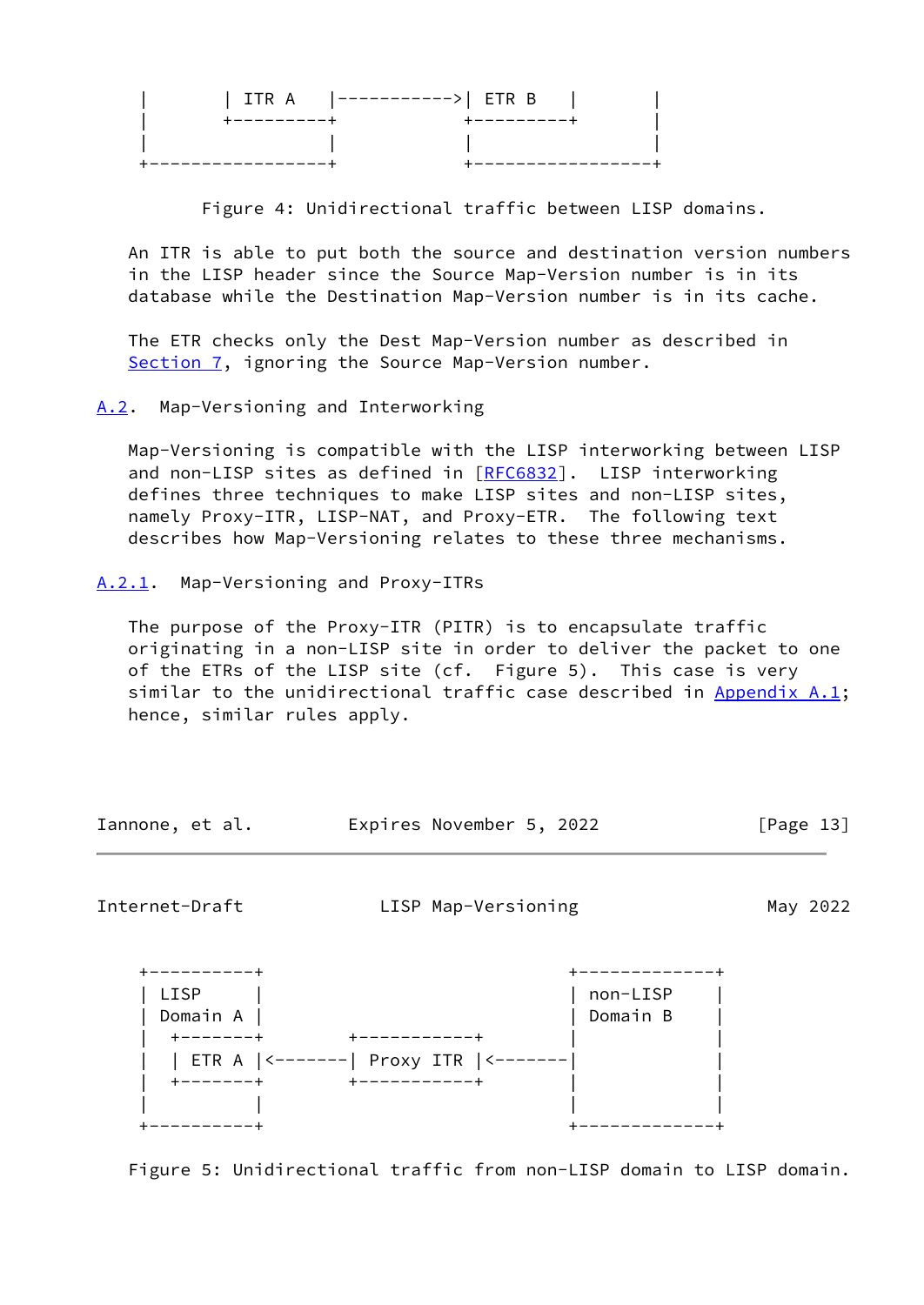The main difference is that a Proxy-ITR does not have any mapping, since it just encapsulates packets arriving from the non-LISP site, and thus cannot provide a Source Map-Version. In this case, the proxy-ITR will just put the Null Map-Version value as the Source Map- Version number, while the receiving ETR will ignore the field.

 With this setup, LISP Domain A is able to check whether or not the PITR is using the latest mapping.

<span id="page-15-0"></span>[A.2.2](#page-15-0). Map-Versioning and LISP-NAT

 The LISP-NAT mechanism is based on address translation from non routable EIDs to routable EIDs and does not involve any form of encapsulation. As such, Map-Versioning does not apply in this case.

<span id="page-15-1"></span>[A.2.3](#page-15-1). Map-Versioning and Proxy-ETRs

 The purpose of the Proxy-ETR (PETR) is to decapsulate traffic originating in a LISP site in order to deliver the packet to the non- LISP site (cf. Figure 6). One of the main reasons to deploy PETRs is to bypass uRPF (Unicast Reverse Path Forwarding) checks on the provider edge.

| LISP                                 | non-LISP |  |
|--------------------------------------|----------|--|
| Domain A                             | Domain B |  |
| ------                               |          |  |
| ITR A  ------->  Proxy ETR  -------> |          |  |
| ------                               |          |  |
|                                      |          |  |
|                                      |          |  |

Figure 6: Unidirectional traffic from LISP domain to non-LISP domain.

 A Proxy-ETR does not have any mapping, since it just decapsulates packets arriving from the LISP site. In this case, the ITR can interchangeably put a Map-Version value or the Null Map-Version value

| Iannone, et al. |  |  | Expires November 5, 2022 |  |  | [Page 14] |  |
|-----------------|--|--|--------------------------|--|--|-----------|--|
|-----------------|--|--|--------------------------|--|--|-----------|--|

<span id="page-15-2"></span>Internet-Draft **LISP Map-Versioning May 2022** 

 as the Dest Map-Version number since the receiving Proxy-ETR will ignore the field.

With this setup, the Proxy-ETR is able to check whether or not the